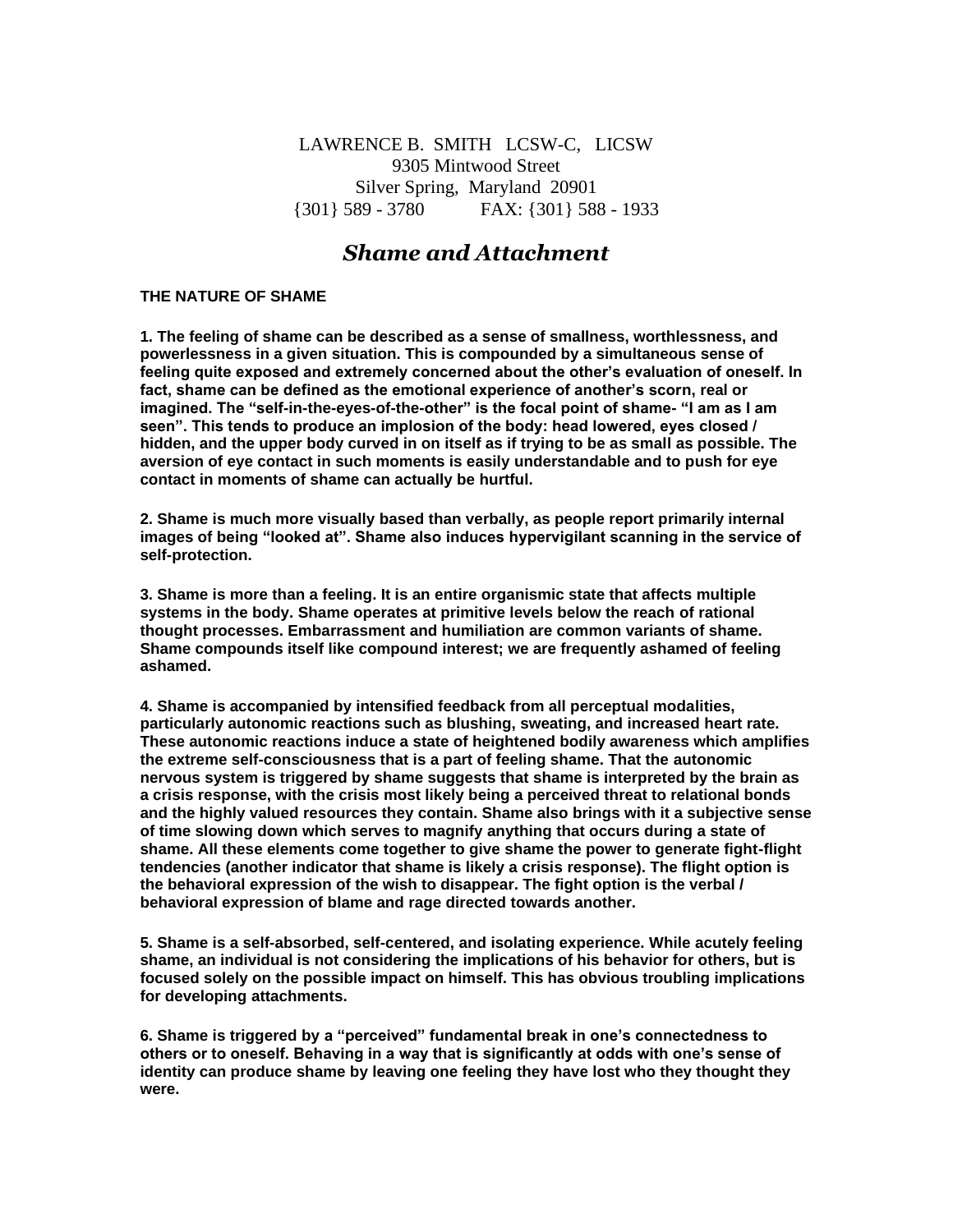**7. The more prone someone is to feeling shame, the more likely they are to have selfesteem deficits, blame others, hold onto resentments, and the less likely they are to feel empathy. Additionally, empirical research has consistently demonstrated a direct relationship between shame-proneness and depression, suicide, anxiety, addictions and family violence.**

**8. Shame-proneness in fifth grade accurately predicts all of the following in youngadulthood: drug and alcohol use, risky sexual behavior, legal involvement, suicide attempts, and degree of involvement / lack of involvement with the community.**

**9. Much of the power of what we term traumatic events lies in the shame bound up with these events. A useful distinction:**

**POWERLESSNESS: inability to influence the environment.**

**HELPLESSNESS: inability to manage, direct, or empower oneself.**

**Either of these perceptions creates shame as a by-product and either or both occur as part of the shame experience itself. Hence both of them are both cause and effect. The sense of powerlessness / helplessness includes not only the shaming situation itself but also its aftereffects. This spins an image of isolation out into the future, and this contributes to the intense anxiety that shame brings with it. The presence of shame increases the likelihood of future experiences of powerlessness / helplessness which can set up a progressively intensifying cycle.**

**10. Shame has a long history of being used for purposes of socialization {religion, education, family}. However, there is little empirical support for the widely held belief that shame has an inhibitory effect on behavior. The self-threatening nature of shame precludes the introspection necessary for longer-term behavioral change. There is empirical evidence that shame inhibits prosocial behavior, however.**

**11. PARENTING AND SHAME: Childhood shame bears a strong relationship to all of the following: parental hostility, lack of parental recognition of positive behavior, lack of discipline, neglect, overprotectiveness, placing child in a parental role {parentification}, use of conditional approval, use of love withdrawal techniques, discipline that focuses on the child's self rather than behavior, and the use of public humiliation as a discipline tool. For children with attachment difficulties, ordinary discipline and being given directions is a reliable trigger for a shame reaction.**

# **SHAME AVOIDANCE**

**1. DEFENSES AGAINST SHAME: The primary ones are denial, splitting, withdrawal, rageful acting out, perfectionism, entitlement, externalization, pre-emptive shaming of oneself, and inability to give or receive praise. Externalization deflects attention away from the self which reduces the chances of shame activation by minimizing any self-blaming. With practice, externalization can function as a pre-emptive strike in that it is employed so quickly, shame never even begins to be felt.**

**2. Protection from shame is also sought through disconnecting from one's overall feelings and seeking distance from shame-associated people, places, or events. Hypervigilance is the method of choice here, for by placing attention intently on the environment, awareness of what is happening inside (FEELINGS !) is practically eliminated.**

**3. Shame elicits a "turning-of-the-tables", i.e., revenge. Shame-rage aims at triumphing over and humiliating the other, so the other is put in the position of experiencing shame.**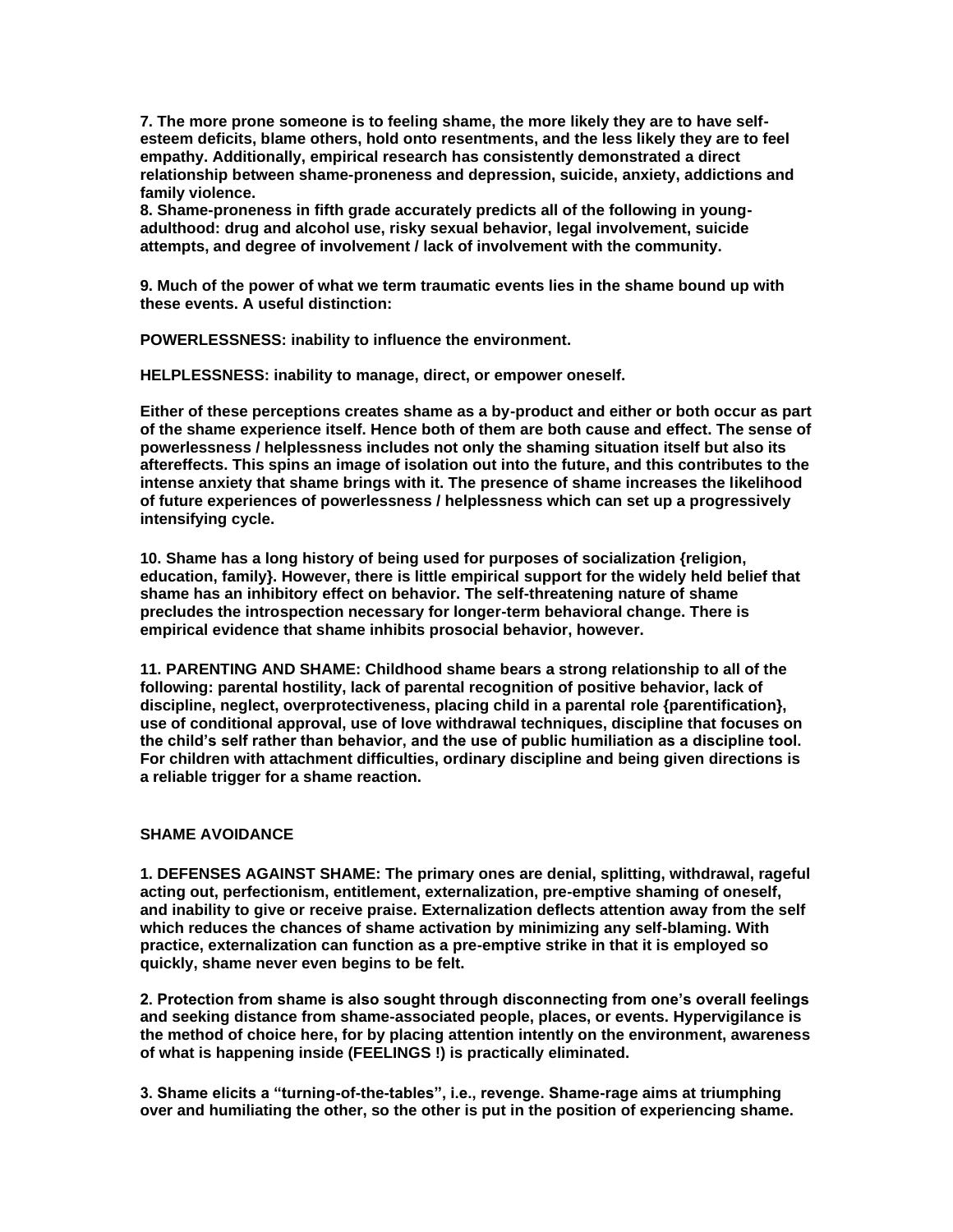**In this way, escape from shame is sought by downloading it onto another. AD children wearing down their mothers typifies this. The mother's sense of being a terrible mother is the recreation, in her, of the child's shame. Eventually, the mother's shame-rage will erupt in hostility aimed at the child. This sets up a destructive cycle of reciprocal shame-rage, and to an AD child, this represents victory. However, this is self-deception in the service of self-protection. Directing hostility towards the other precludes recognizing that it is internalized shame-rage that is the real threat to oneself.**

#### **SHAME & THINKING**

**1. Shame is cognitively disorganizing, and this disorganization blocks thoughtful reflection in the moment of shame. This mental disorganization is also easily perceived as a threat to the self and therefore has much anxiety (which compounds the anxiety of helplessness) attached to it. This anxiety can impede subsequent reflection**

**about shame experiences after they have occurred which blocks learning from the experience.**

**2. Shame influences thinking in such a manner that explanations for events always rest on some perceived negative part of the self. The ideas that emerge out of shame tend to be stable over time because they are not modified by subsequent experience. These perceived flaws that carry attached shame can become a potent source of intrusive repetitive thoughts. This is sometimes mistaken for the intrusive thinking that is symptomatic of PTSD.**

**3. Shame is highly correlated with attitudes of entitlement, excessive self-importance, and exploitation. These attitudes increase the probability of shame experiences in the future as the unrealistic expectations they generate often go unmet, and the resulting sense of failure leads to shame.**

**4. Shame, by virtue of its intensity, cognitive disorganization, and heightened perceptual feedback, does not get encoded in memory discretely, but with a high potential for stimulus generalization. Shame spreads easily and defies higher level cognitive processes, such as logical thinking, to contain it. This increases the probability of future shame episodes.**

**5. Shame can manifest in fragmentation of thought and speech (pauses, repetitions, false starts, inaudible voice level, and unclear diction- all of which are common with AD children). Subjectively this often gets reported as "going blank".**

**6. Shame includes a sense of "I don't want to know" which becomes the basis for much denial as well as the self-protective "playing dumb" so typical of AD children.** 

# **SHAME & IDENTITY**

**1. Shame-based ideas involve negative views of the self that are all encompassing and block the recognition of anything good. In the moment of experiencing shame, no part of oneself lies outside the negative evaluation. Examples of shame-based core messages are: "I am not good enough", "I don't belong", "I am not lovable", and "I should not exist" (suicidal). This global self-criticism produces a sudden, but temporary, plunge in self esteem. The offering of positive feedback, in a shame-filled moment, is not only futile, but potentially damaging, for the person offering such feedback will be seen as completely out of touch with the one feeling shame.**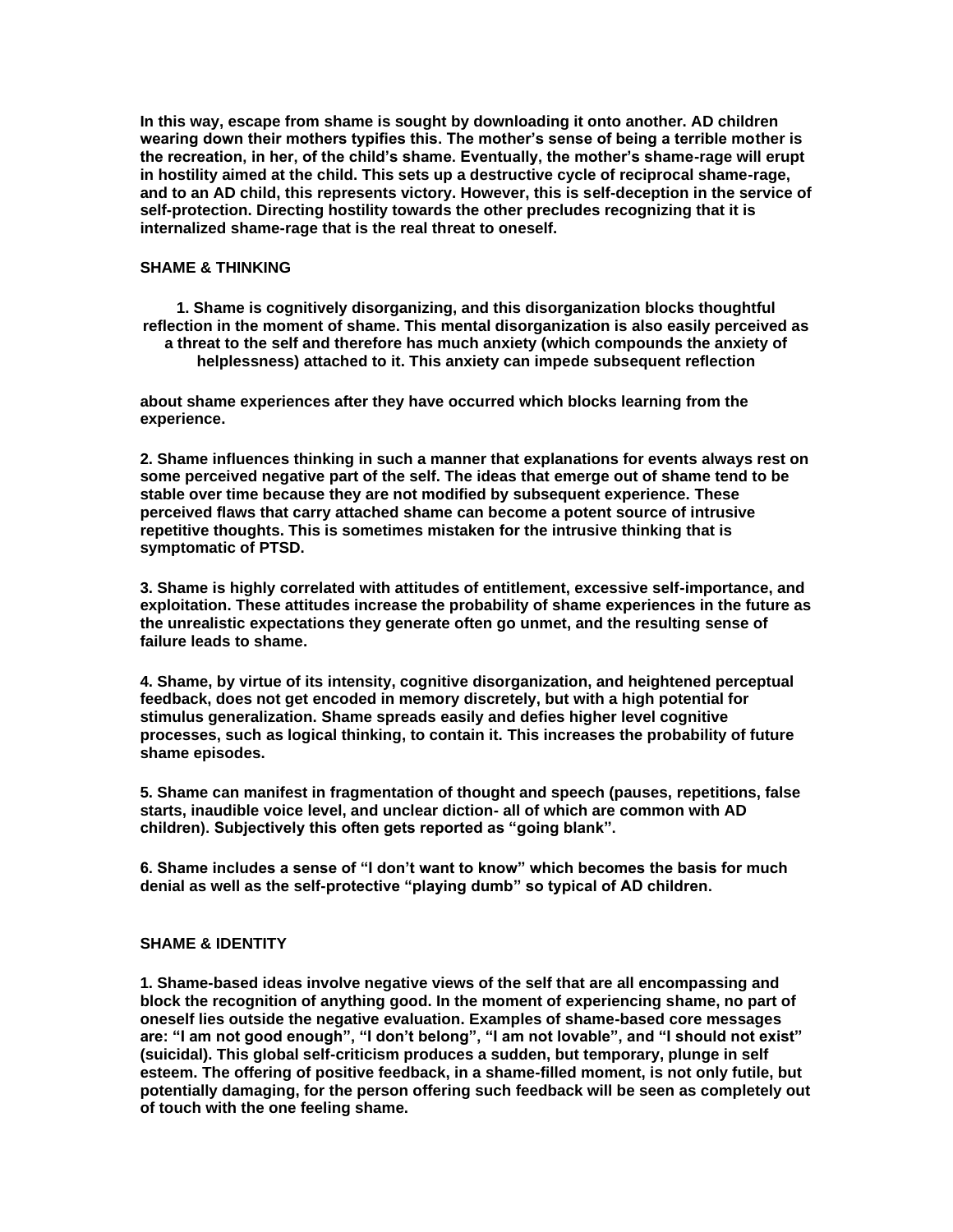**2. Shame about the body always coexists with a deeper shame about oneself. If the deeper shame is not addressed no amount of more surface bodily changes will be satisfactory. Here is one blueprint for perfectionism: the endless pursuit of superficial changes that never is good enough because the deeper shame remains.**

**3. Shame defines a person as defective at their core, and this can extend to the point of believing one cannot even make adequate restitution so there is no point in trying. Any attempt to do so will only lead to more shame. This belief can be so pervasive for AD children that the idea of making amends never emerges.**

**4. Shame essentially splits the self into an "observer" and "the one being observed". The observer witnesses and criticizes the part being observed. The presence of another is not even required.**

# **SHAME & ATTACHMENT**

**1. Losing the love of another is an experience that brings shame to the self. This occurs as a result of the loss itself, independent of the perceived reasons for the loss. Thus, a personal history of disrupted attachment(s) is intrinsically shame-filled. If the loss occurred at a very early age, an adopted child is still prone to arrive at shame via subsequent reasoning from the fact of having lost both birth parents. Healing is about addressing the loss experience itself and the child's explanation for it, not simply attempting to reassure the child that the loss of her birth parents was not her fault.**

**2. Shame follows experiences of personal betrayal, and young children experience abuse and neglect at the hands of caretakers as acts of betrayal, given the adult's supposed caretaking role. This sequence helps mold a blueprint that the self must experience shame in order to hold onto attachments. In this way, shame becomes a thread of the attachment process itself and forms the basis of an extremely destructive Internal Working Model. A child with such a model will work to set up shaming experiences in new relationships, believing such experiences to be components of relationship.**

**3. When shame from loss, from neglect, from abuse, from trauma is allowed to just settle in and fester without any attempt at interactive repair (as is so often the case), then when the child enters a new relationship, this shame will block attempts at repair that the new caretakers may make.** 

**4. Shame can lead to the avoidance of attachment figures (and eye contact) for fear the adult will see the awful self the child believes himself to be and reject the child.**

**5. Positive attention reliably triggers internalized shame. The result is that receiving positive attention becomes a painful experience for an AD child, and the adult offering it may be seen as cruel rather than supportive.**

**6. When shame is activated, someone is always punished as the associated shame rage is either directed outwards towards others or inwards towards oneself.**

**7. Sometimes shame functions as a well-intended, but ultimately ineffective attempt to preserve an attachment. When the attachment is perceived as threatened due to a flaw in the child, the child tries to stay connected to the attachment figure by taking on the adult's perceived critical view of the child. Self-denigrating statements can be seen as an effort to mimic the critical voice of the adult in an attempt to repair the attachment and remain connected.**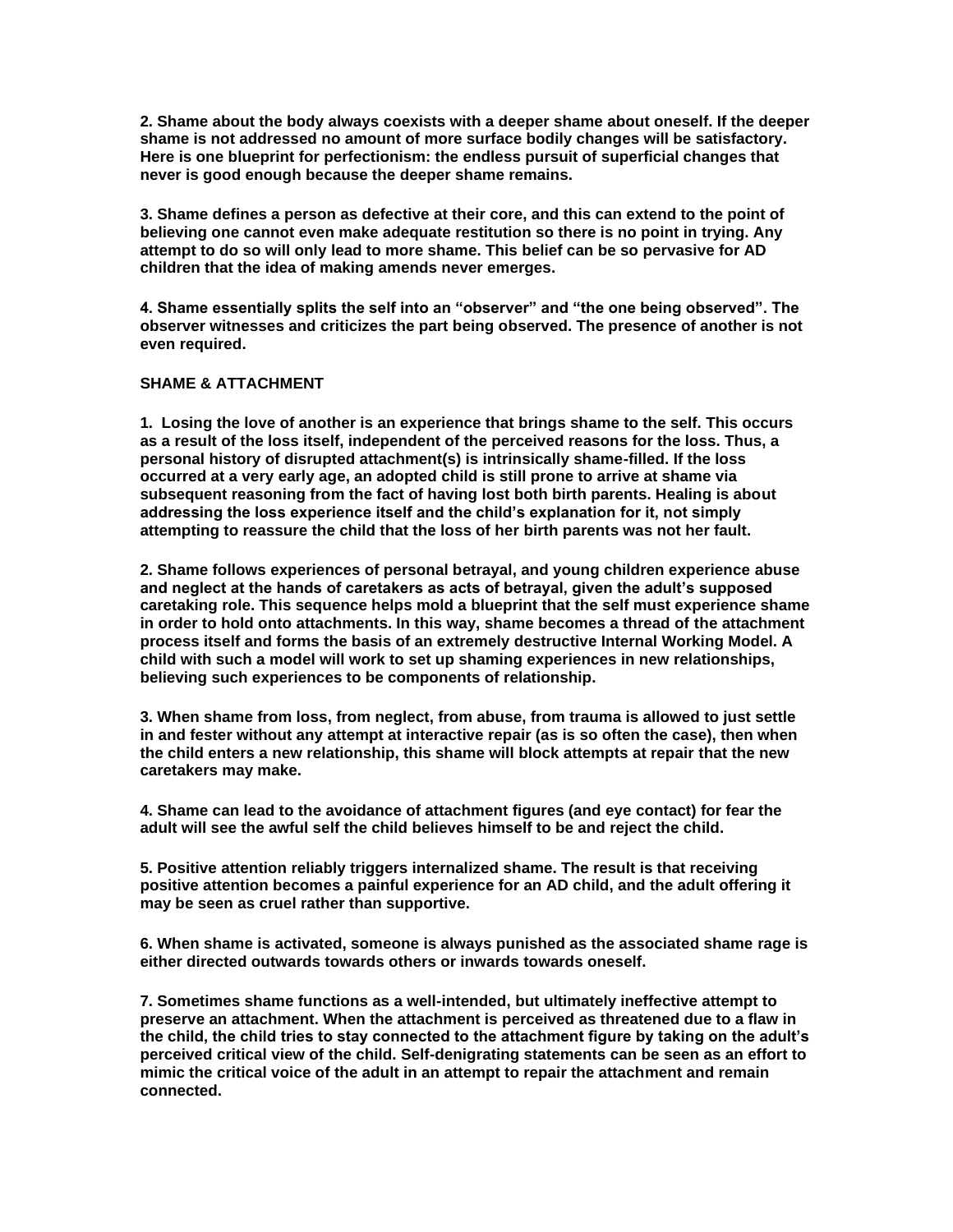**8. Defining oneself as having "failed" in a relationship can be used to effectively deny the relationship's end by creating an internal sense of having "failed the other". Children who do this vis-à-vis lost birth parents can mire themselves in shame, block grieving, and block future attachments.** 

## **BELIEFS**

**1. Definition: A belief is a thought that we keep thinking. Many beliefs are not so much deliberate intentional thoughts as they are simply habitual ones. A core belief is simply a belief that we have utilized more often than most others. This has no direct relationship to truth or accuracy, though core beliefs are usually seen as somehow "truer in some deeper way"(which is just another belief). The bioelectrical mechanics of nerve cell connections.**

**2. Beliefs underlie and organize thinking into habitual patterns which hinder learning to think in new ways. This impairs problem solving skills and blocks learning from experience. If the belief is shame-driven, then the blocks to learning are further multiplied. Perception is very much shaped by beliefs and so how something impacts us is often more affected by one's beliefs than by the event itself.**

**3. Once beliefs become firm through repeated use (core beliefs), perceptions tend to stabilize. What we believe progressively becomes what we see, thus bringing it full circle to reinforce the original belief. And so it goes.**

**4. Beliefs usually have significant emotion attached to them and are therefore closely guarded. In fact, beliefs can appear so necessary (another belief) that they cannot even be questioned (core beliefs). Challenging them can provoke significant anxiety and so it takes willpower to think in directions at odds with belief-driven patterns.**

**5. We vigilantly protect our beliefs with selective perception. In fact, beliefs can literally dull the workings of our physical senses such that some things don't even register. People routinely discount information that threatens their beliefs, and the more strongly the belief is held onto, the more absolute the discounting. Beliefs are typically defended against the truth. It is for these reasons that attempting to challenge strong beliefs directly rarely succeeds.**

**6. Beliefs are often potent triggers for anger when experience does not align with beliefdriven expectations. Those same beliefs are then used after the fact to justify the anger which produces another closed loop, impervious to direct challenge.**

**7. Belief systems bring with them a sense of familiarity, comfort, and control (their appeal for AD children). Familiarity is often confused with truth as in "it just seems / feels true" and thinking then goes no further. However, familiarity and truth intrinsically have nothing to do with each other. The result can be an internal map of the world that feels familiar but does not line up well with reality- the predicament of most AD children.**

**8. Belief systems often contain contradictory beliefs. Recognizing the contradiction could threaten "to break" the entire system which would stimulate massive anxiety. AD children generally manage this threat by keeping their belief systems fragmented. This allows any one belief to be expressed while ignoring other contradictory fragments. This also allows for confidently expressing different beliefs that contradict each other, at different points in time. Thus is the child's sense of internal congruence maintained.**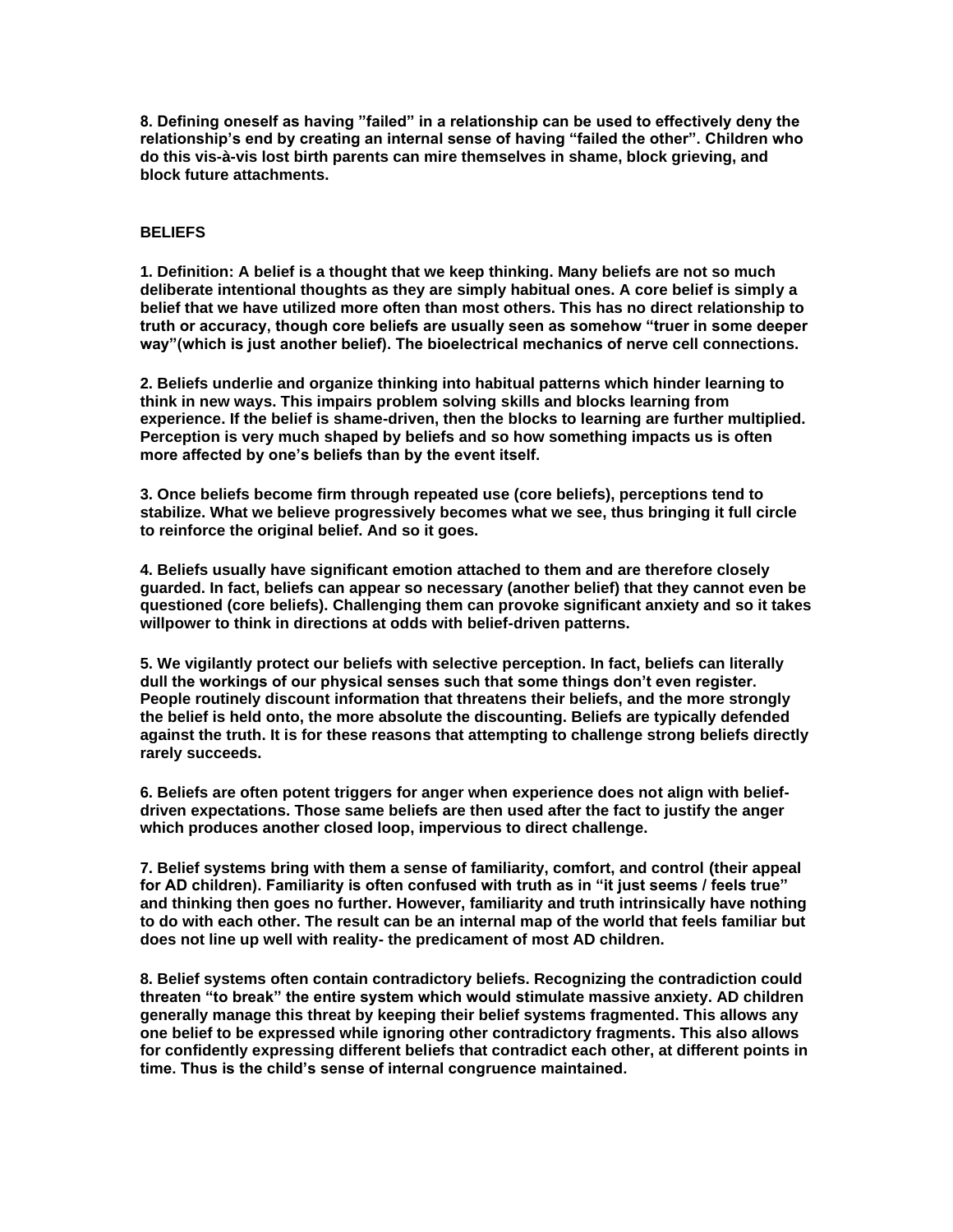**9. Helplessness (see Powerlessness / Helplessness above) can be triggered by the perception of being a prisoner of one's own belief system. This can create shame wholly in the absence of another person. Associated rage may lead to retaliation against oneself which usually leads to further shame, thereby creating a downward spiral. As AD children are often victims of their belief systems, they are quite vulnerable to this.**

**10. How anyone hears another has more to do with the beliefs of the listener than the words of the speaker (delineating roles of speaker and listener).**

# **11. BELIEFS ALWAYS SHOW UP SOONER OR LATER IN BEHAVIOR.**

**12. Beliefs can never be taken away from anyone; they can't be changed against someone's will. They can only be given up. Healing almost always requires questioning beliefs that have gone unquestioned before.**

**13. ALL BELIEFS CAN BE CHANGED- THIS IS EVOLUTION / GROWTH.**

# **VICARIOUS TRAUMATIZATION (VT)**

**1. Vicarious traumatization results from repeated exposure to another's trauma while attempting to respond empathically. With AD children, it is primarily parents and therapists, and to a lesser degree, teachers, that are vulnerable.**

**2. VT can alter others' view of themselves and their world in fundamental ways. The typical areas affected are: attitudes about safety, control / helplessness, and relationships. This alteration of attitudes is frequently accompanied by feelings of rage and loss and can produce intrusive symptomatology similar to Post Traumatic Stress Disorder itself.**

**3. In general, VT can be viewed as a signal that one has been too emotionally open for too long in relation to the AD child. Managing VT usually involves temporarily reducing one's empathic availability to the traumatized child while implementing some increased measure of self care.** 

#### **INTERVENTIONS**

# **THE OVERALL PURPOSE OF THESE INTERVENTIONS IS TO REDUCE OR REMOVE THE BLOCKS, CREATED BY SHAME AND THE BELIEFS IT SPAWNS, TO LEARNING FROM EXPERIENCE IN PRESENT TIME.**

**1. Healing shame requires an enormous sense of safety to know that humiliation won't be the response to expressing shame-based material. Thus, shame is usually revealed very carefully in layers to see if the person is safe enough to reveal deeper layers to. The adults involved must be very careful to not judge any of these layers or the revealing will stop there. And, REASSURANCE IS A FORM OF JUDGMENT, for it says that the way the child is looking at it is wrong.**

**2. Because shame creates an extreme sensitivity to others' reactions, adults must be very aware of their facial expressions and voice tone and keep both soft and accepting and free of disapproval when dealing with an AD child in a state of shame. Because the brain processes nonverbal information faster than verbal, if any disapproval is communicated with face or voice, it will sabotage any verbal message that is being attempted.**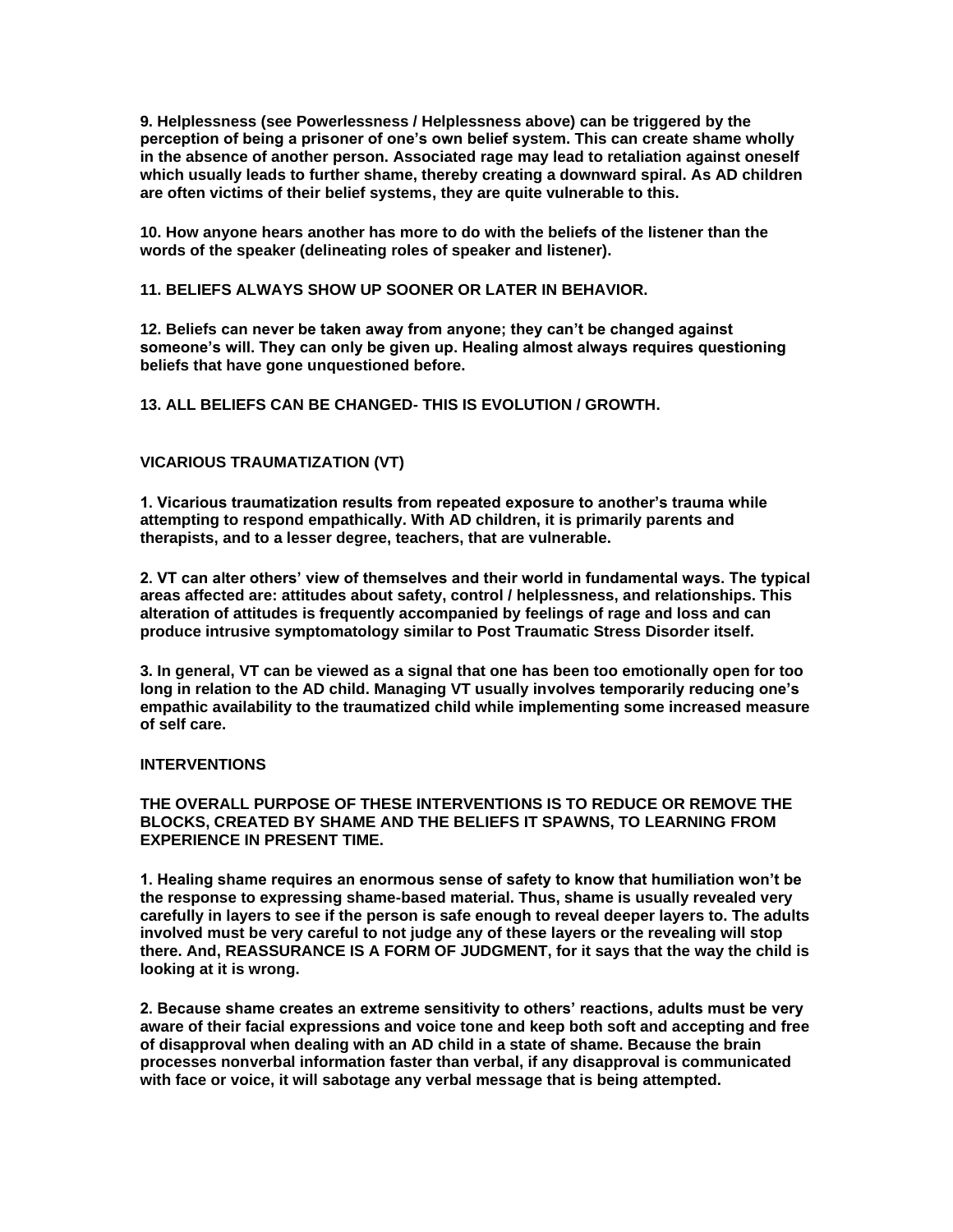**3. In general it is preferable to offer empathy for the child's subjective experience, rather than trying to persuade them out of it with additional "objective information".**

**4. Shame, like trauma, is timeless. It is always experienced as happening right now. Teaching the difference between "then" and "now" and communicating that the child has a choice about where in time he wants to live can be helpful. Do not underestimate AD children's lack of an internal sense of continuous sequential time.**

**5. As shame blocks seeing anything good in the self, adults will need to see the good in the child first and reflect it back, much as a mother does with an infant. Be prepared for this to be dismissed, many times, and grant the child her freedom to dismiss positive input. Do not attempt to convince the child of the good within him- this is a fundamental mistake. It will cost you your credibility in the child's eyes and increase negative selffeelings.**

**6. When offering positive attention, be observant for the nonverbal indicators of a shame reaction. If those appear, be prepared to follow the positive attention with some form of interactive repair.**

**7. All children need experiences of being seen as enjoyable in their parents' eyes. For the AD child carrying shame, "being seen as enjoyable" is often a fearful experience that may precipitate a barrage of behavior designed to make the child look unenjoyable (this is the child's version of "interactive repair"). Here, the need is for parental interactive repair in the form of showing understanding for how hard it is to be enjoyed by parents.**

**8. Because AD children commonly believe that saying negative things about themselves is the only way to have any connection with others, their self-critical statements can be redefined in a healthy way as carrying their wish to be connected to others. This approach ignores the self-critical content of the statement to focus on its much healthier purpose- to maintain connection. This turns self-critical speech into an attachment sequence- a good beginning.**

**9. Teaching emotional expression: Because AD children tend to express their feelings in relatively automatic ways, they need to learn to bring more choice to this process. The following three-way choice (that applies to almost all situations) can be laid out for them: 1) show the feeling with behavior and keep the feeling, 2) shut down / withdraw and keep the feeling, 3) put the feeling into words and let it go. This can be combined with pointing out to the child, his usual pattern. Grant the child her freedom to keep a tight hold on her bad feelings.**

**10. Most AD children have little or no understanding of the concept of restitution and this is a very important social skill for them. Having a child carry out an act of restitution after some transgression is far more useful than any prolonged conversation about the incident. Define the form of the restitution and have the child just carry it out without further conversation. This can be considered the consequence, but should not be framed for the child that way. Making restitution is an act of competence and can challenge the shame-driven belief that the child is so impaired they could never make up for any mistake.**

**11. Appreciation is a powerful antidote to shame, for it acknowledges having been the recipient of things of worth and being worthy of receiving them. Appreciation typically needs to be overtly taught to AD children for they generally have no grasp of it. The rationale is a practical one, not a moral one. Learning to appreciate will help them feel better. Making concrete lists of things to appreciate is a good way to begin.**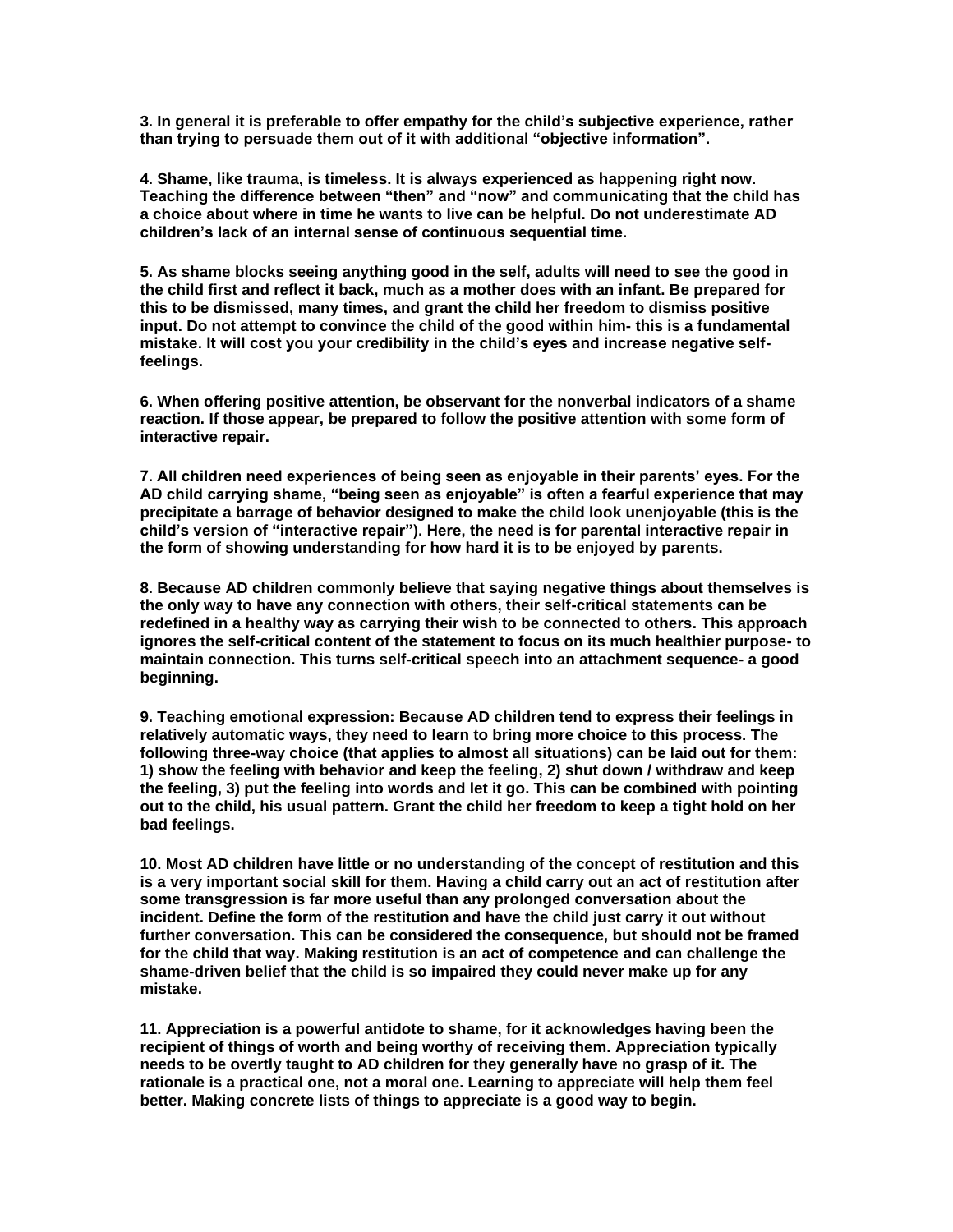**12. The capacity to laugh at oneself is a powerful tool for dispersing shame. Role model this with yourself. Encourage your child not to take themselves so seriously (while granting their freedom to do so). Define this as a skill they simply haven't learned yet to preserve self-esteem.**

**13. Psychodramatic split self: here the child's sense of herself is going to be purposefully divided. Have the child be the shame-filled part and describe what that part believes, how it behaves, how it sees other people, and how it got started in the first place. The adult prompts this exploration with gentle questioning. Then have the child sit someplace else, making sure he does not replicate the body posture of the shame-filled part. Find out what the child thinks about what she heard, what keeps the shame-filled part going, and what could help it feel better. From this position, have the child define some beliefs that run counter to the shame-driven beliefs and see if a visual image can be generated to counter the potent images of shame. Block "I statements" while the child speaks about the shame to prevent identification with it. Shame is very compelling and part of the purpose of this intervention is to break the child's identification with his shame and to discover there are other parts that lie beyond the shame. Children typically have no idea how their shame got started. This can be useful in undermining the validity of the shame and its impact on the child's beliefs. Sometimes it is helpful to have the child can switch back and forth between the two roles.**

**14. Rather than ask a series of questions about why a behavior occurred or what it means, it can be more effective to offer an understanding interpretation in a "wondering out loud manner". Example: linking up shame–based behavior- "Don't look at me", with the shamebased idea "You won't like what you see". Don't press for a response- just let the observation hang in the air.** 

**15. To minimize shame reactions to parental discipline, buffer the discipline on the front end with empathy for the turmoil that discipline will stir up in the child.**

**16. A basic part of the internal experience of emotion is the muscular sensations connected to that feeling. These muscular sensations include degree of tension / relaxation, posture, body language, facial expression, etc. One's emotional state can be changed by asking the person to shift one or more of the muscular sensations that accompanied the original feeling.**

# **BELIEF INTERVENTIONS**

**1. Shame creates expectations that parents will view the child negatively. Describe for the child how he makes up his own mind that his parent dislikes him / is thinking badly of him, never questions this, and protectively withdraws or lashes out in response. It is generally not helpful to challenge the child's perception directly. An epistemological approach is a better choice. Ask the child how he got to his negative conclusion (How does she know what she thinks she knows). This is aimed at drawing out the child's thinking rather than opposing it with feedback.**

**2. Belief vs. truth: this is simple and powerful. Point out that belief and truth have nothing to do with each other. People believe things that aren't true and disbelieve things that are. If something is true, not believing it does not change its truth. If something is familiar, that does not make it true even though it "seems" true. AD children typically don't question their beliefs. This intervention can be a tool for beginning to drive a wedge between the child and her maladaptive beliefs.**